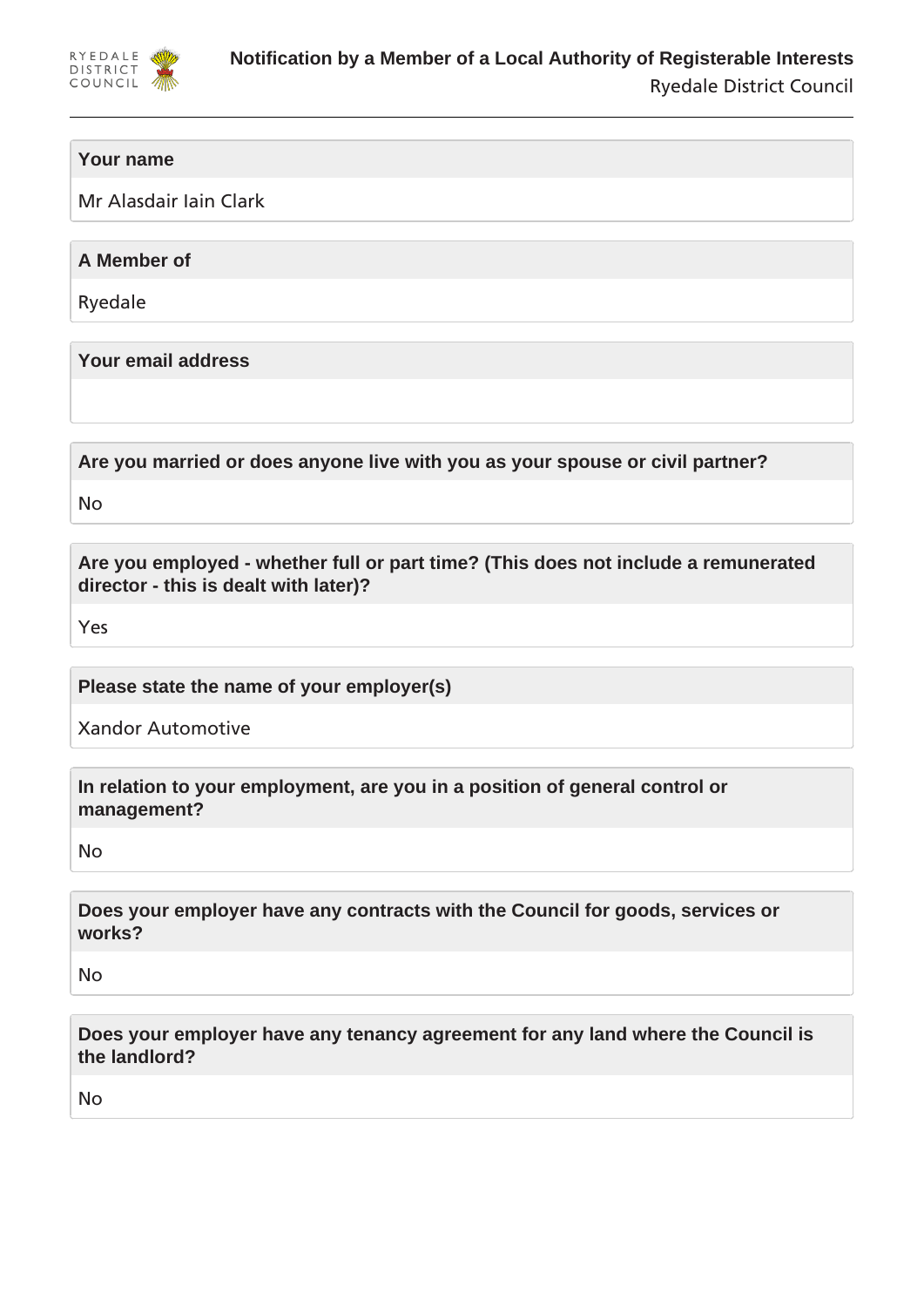

# **Are you a self employed or do you run a business?**

Yes

**Does your business have any tenancy agreement for any land where the Council is the landlord?**

No

**Please provide the address(es) or description(s) of any such land**

Not applicable

**Are you a partner in any business?**

No

**Please state the name of the business**

But I do own some macining equipment in a workshop

**Does the business have a tenancy agreement for any land where the Council is the landlord?**

Not supplied

**Please provide the address(es) or description(s) of any such land.**

Not supplied

**Are you a remunerated\*\* director of a company?**

Yes

**Please state the name of the company/companies**

TechKit Limited

**Does the company have any contracts with the Council for goods, services or works?**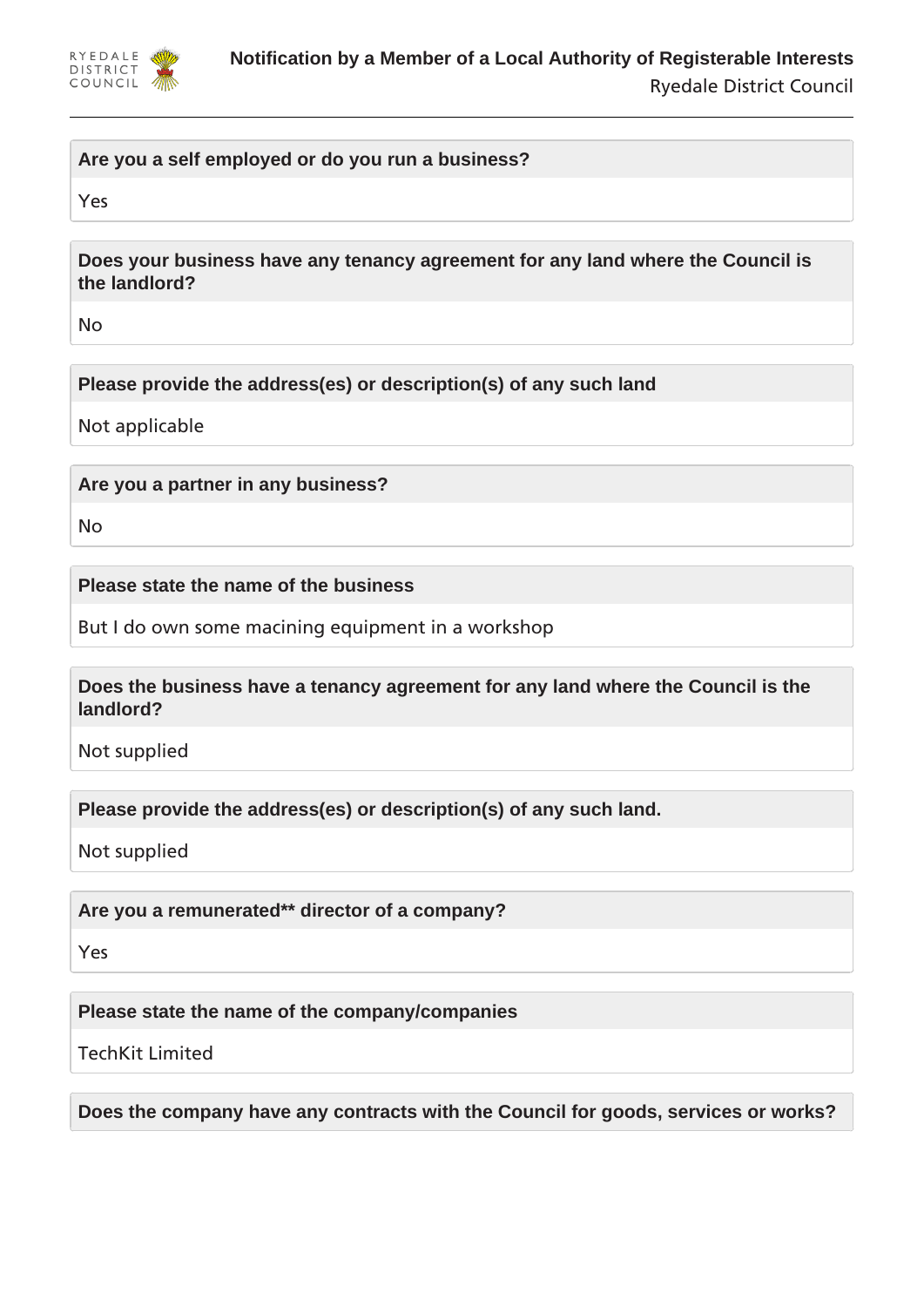

### No

**Please give details of the goods, services or works provided.**

Not supplied

**Does the company have a tenancy agreement for any land where the Council is the landlord?**

No

**Please provide the address(es) or description(s) of any such land.**

Not supplied

**Has any person or body made a payment to you in respect of your election expenses?**

No

**Please provide details**

Not supplied

**Do you have a beneficial interest in a class of securities of a corporate body that has a place of business in the Council's area that exceeds the nominal value of £25,000 or 1/100 of the total issued shared capital of that body?**

No

**Please provide details**

Not supplied

**Do you have a beneficial interest in any land in the Council's area?**

Yes

**Please provide the address(es) or other description(s) of any land interest.**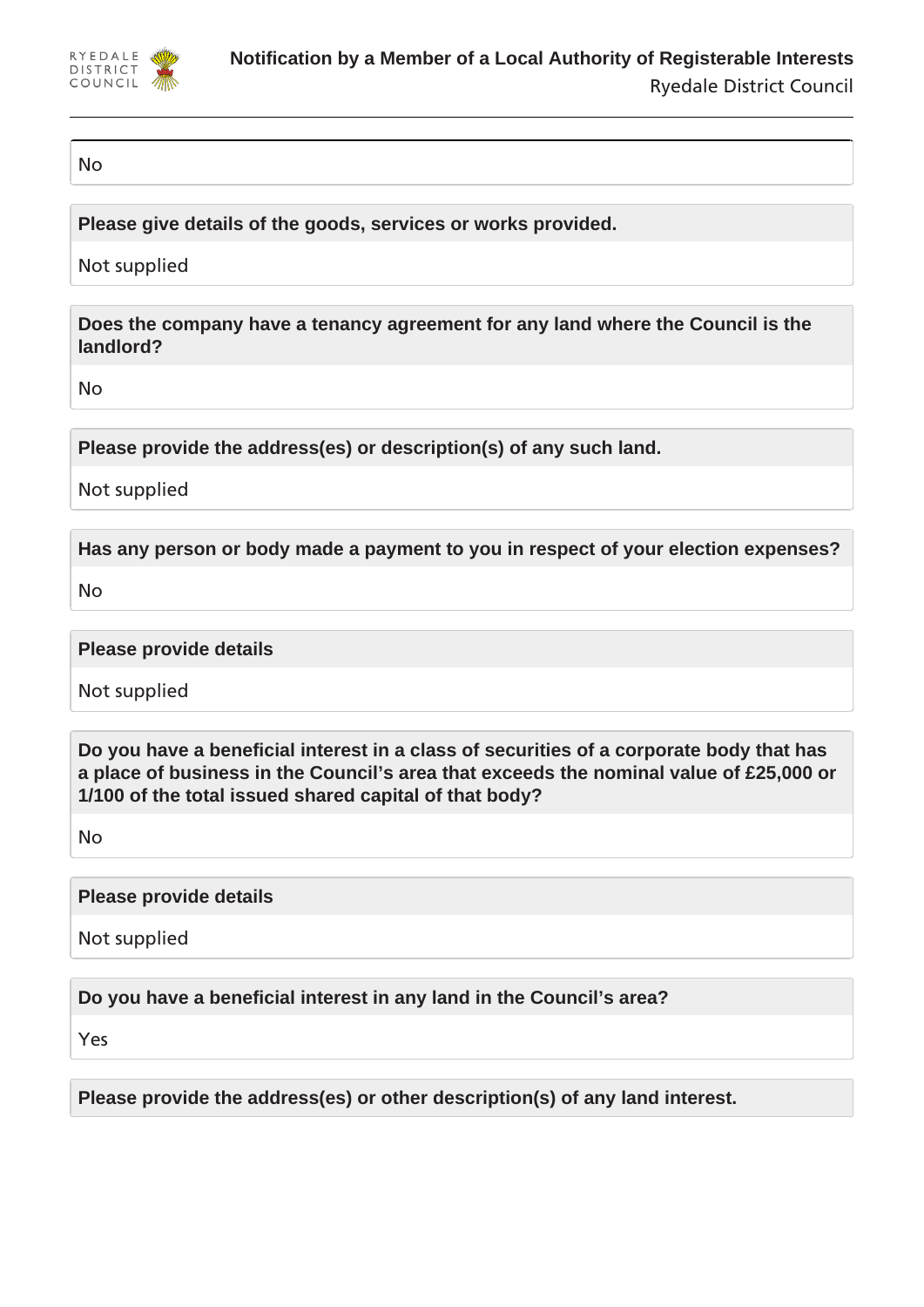

8 West View, Middleton. Home address. Cropton Mill, this is expected to be a 25% share

**Do you have a license (alone or with others) to occupy any land in the Council's area for 28 days or longer?**

No

**Please provide the address(es) or other description(s) of the land.**

Not supplied

**Are you a member of or part of any body to which you have been appointed by the Council as its representative?**

No

# **Please provide details of these bodies**

Not supplied

**Are you in a position of control or management in any of the bodies listed above?**

Not supplied

**Please provide details.**

Not supplied

**Do any of the bodies listed above have any contracts with the Council for goods, services or works?**

Not supplied

**Please provide details of the body and the goods, services or works provided**

Not supplied

**Do any of the bodies listed above have a tenancy agreement for any land where the**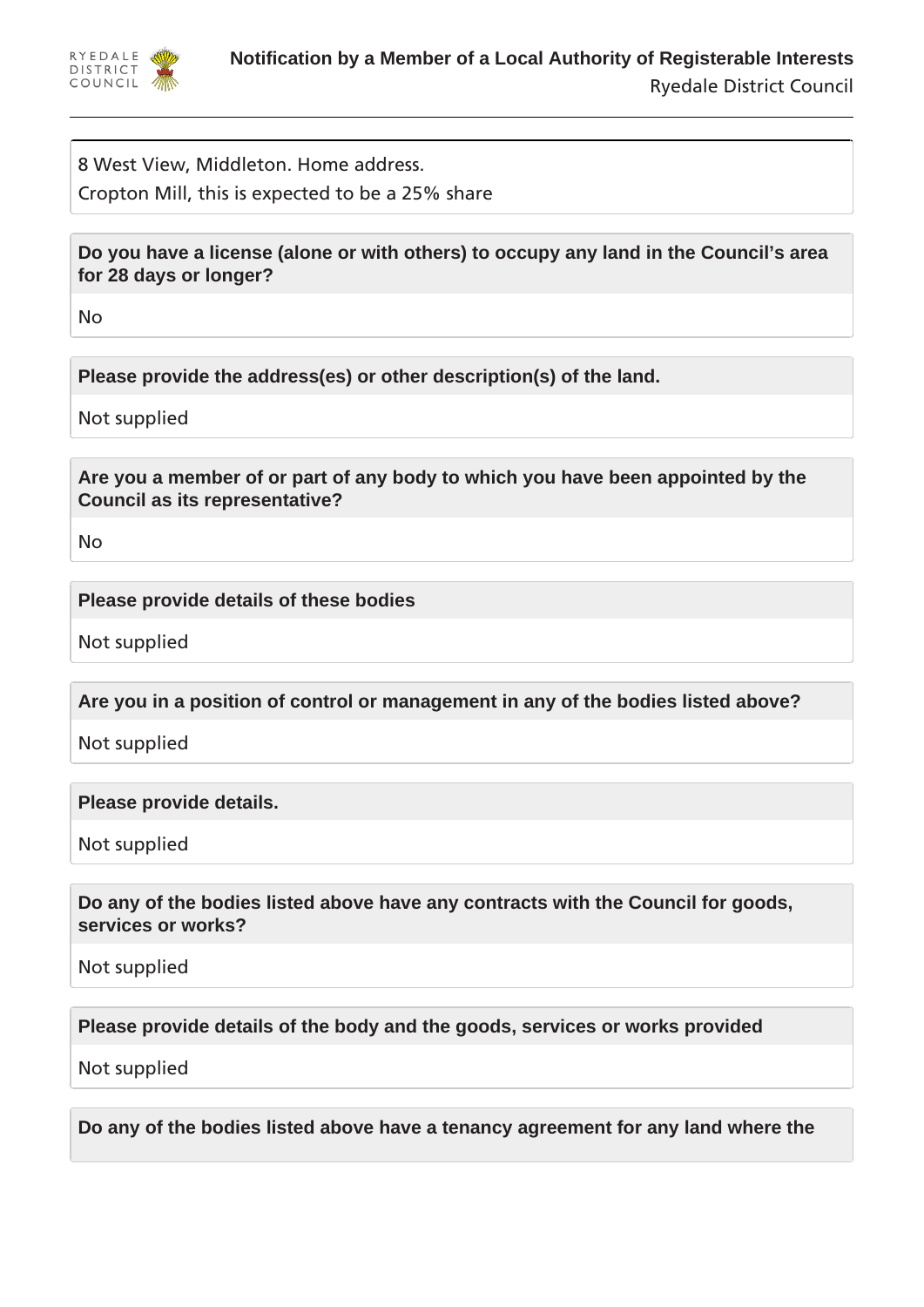

### **Council is the landlord?**

#### Not supplied

**Please provide the address(es) or description(s) of any such land**

Not supplied

**Are you a member of or part of any public authority or body exercising functions of a public nature in your own right?**

No

**Please provide details**

Not supplied

**Are you in a position of control or management?**

Not supplied

**Please provide details**

Not supplied

**Do any of the bodies listed above have any contracts with the Council for goods, services or works?**

Not supplied

**Please provide details of the body and the goods, services or works provided**

Not supplied

**Do any of the bodies listed above have a tenancy agreement for any land where the Council is the landlord?**

Not supplied

**Please provide the address(es) or description(s) of any such land**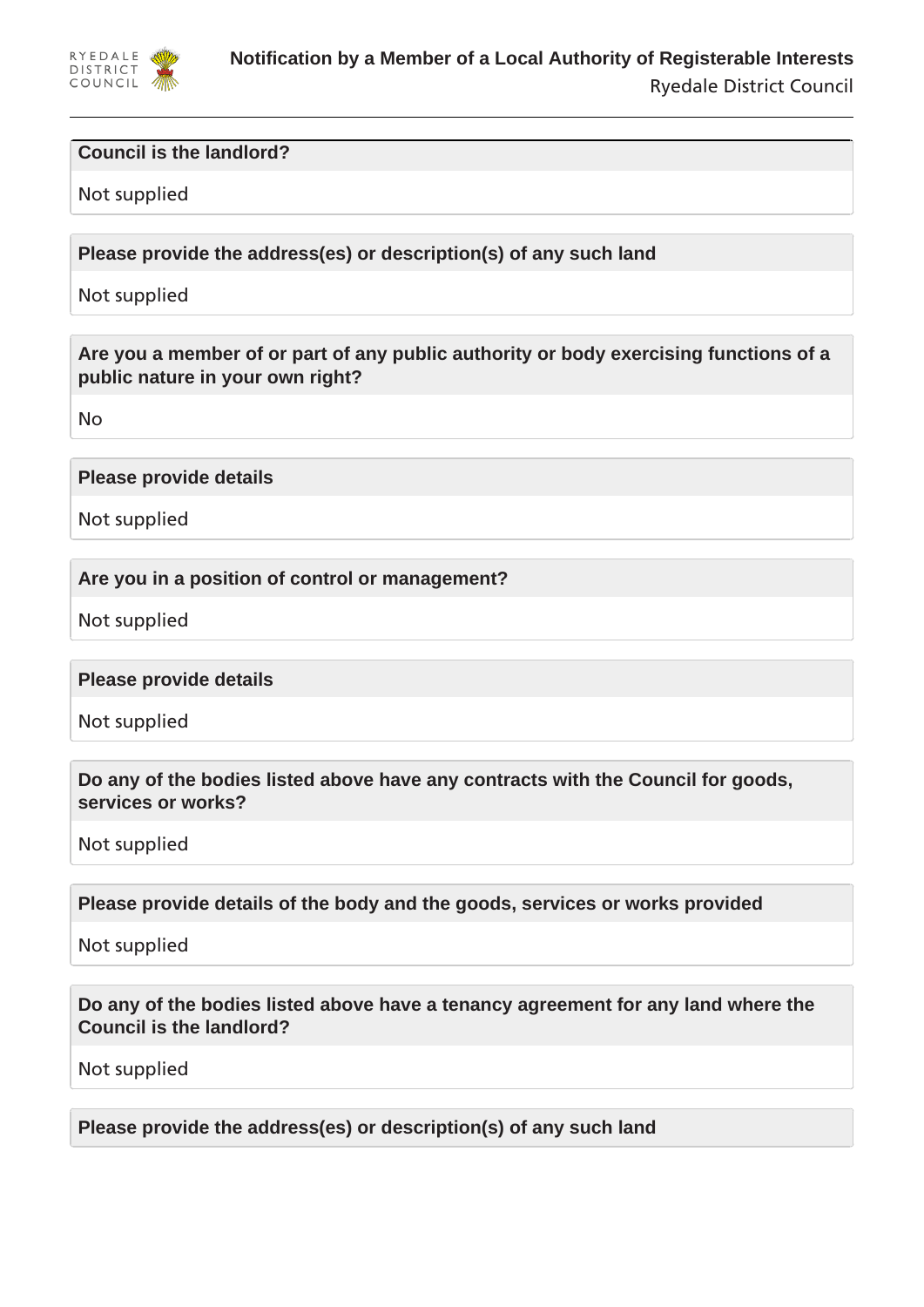

# Not supplied

**Are you a member of or part of any body that undertakes charitable purposes?**

Yes

**Please provide details of these bodies.**

I regularly receive email newsletters from the British Lung Foundation

**Are you in a position of control or management?**

No

**Please provide details**

Not supplied

**Do any of the bodies listed above have any contracts with the Council for goods, services or works?**

Not known

**Please provide details of the body and the goods, services or works provided.**

Not supplied

**Do any of the bodies listed have a tenancy agreement for any land where the Council is the landlord?**

Not known

**Please provide the address(es) or description(s) of any such land.**

Not supplied

**Are you a member of or part of any body whose principal purpose includes the influence of public opinion?**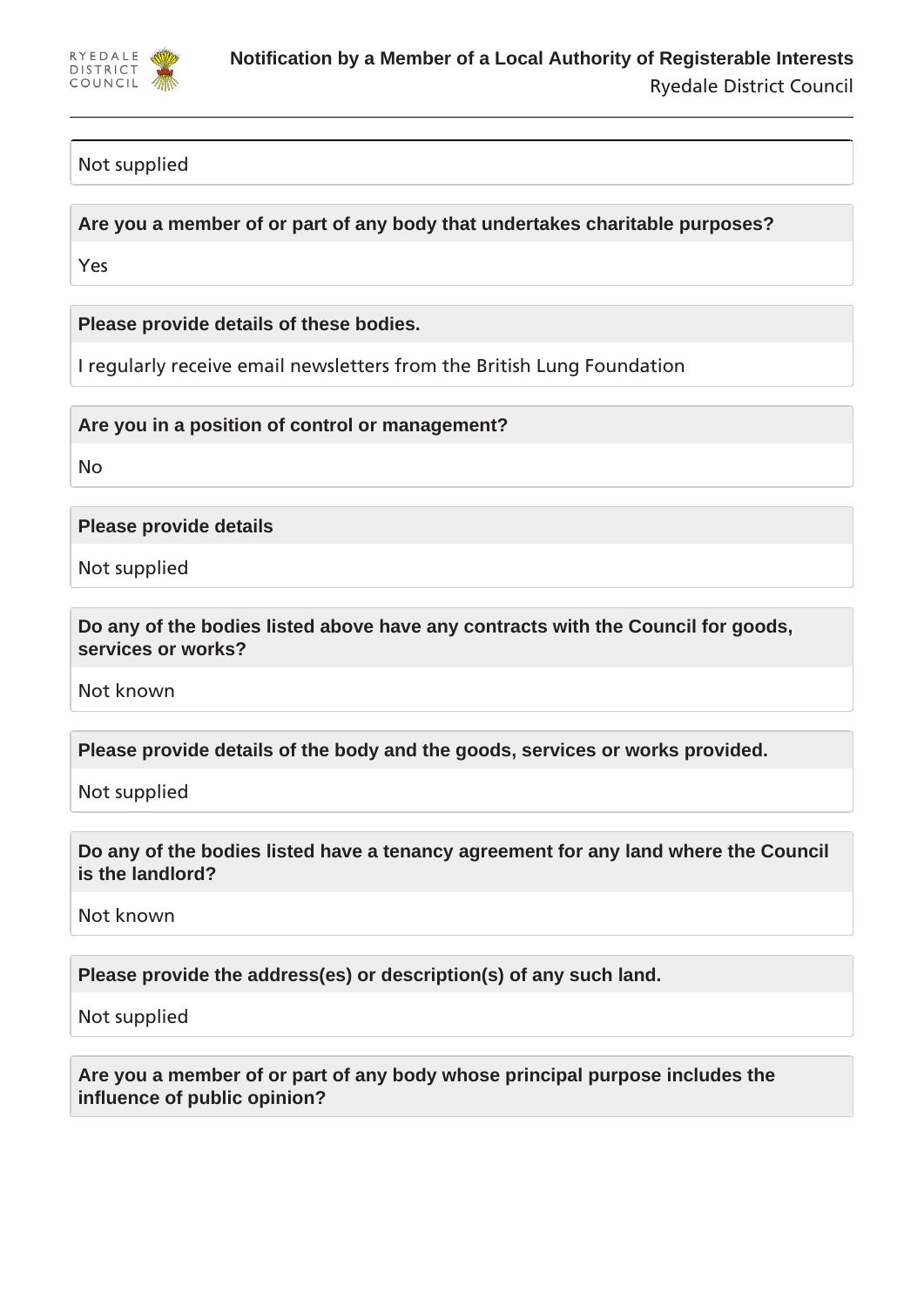

Yes

**Please provide details of these bodies.**

The Liberal Party,

Ryedale Liberals

**Are you in a position of control or management?**

No

**Please provide details**

Not supplied

**Do any of the bodies listed above have any contracts with the Council for goods, services or works?**

No

**Please provide details of the body and the goods, services or works provided.**

Not supplied

**Do any of the bodies have a tenancy agreement for any land where the Council is the landlord?**

No

**Please provide the address(es) or description(s) of any such land**

Not supplied

**Are you a member of any trade union or professional association?**

Yes

**Please provide details of these bodies.**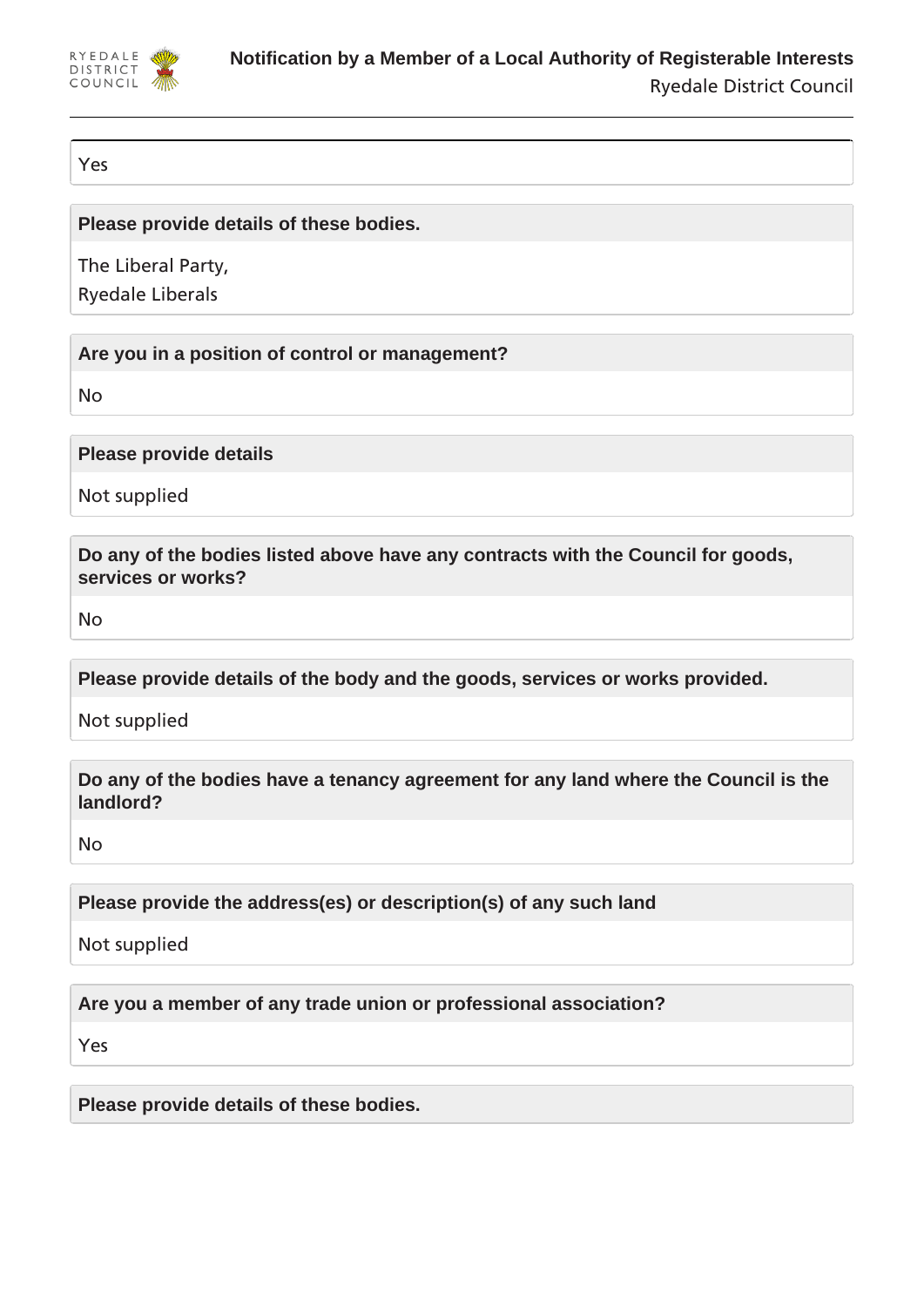

## Unite

**Are you in a position of control or management?**

No

**Please provide details**

Not supplied

**Do any of the bodies have a tenancy agreement for any land where the Council is the landlord?**

Not known

**Please provide the address(es) or description(s) of any such land.**

Not supplied

**Do any of the bodies listed above have any contracts with the Council for goods, services or works?**

Not known

**Please provide details of the body and the goods, services or works provided.**

Not supplied

**Are you a member of any private club or other organisation not otherwise listed on this form?**

No

**Please provide details**

Not supplied

**Are you in a position of control or management?**